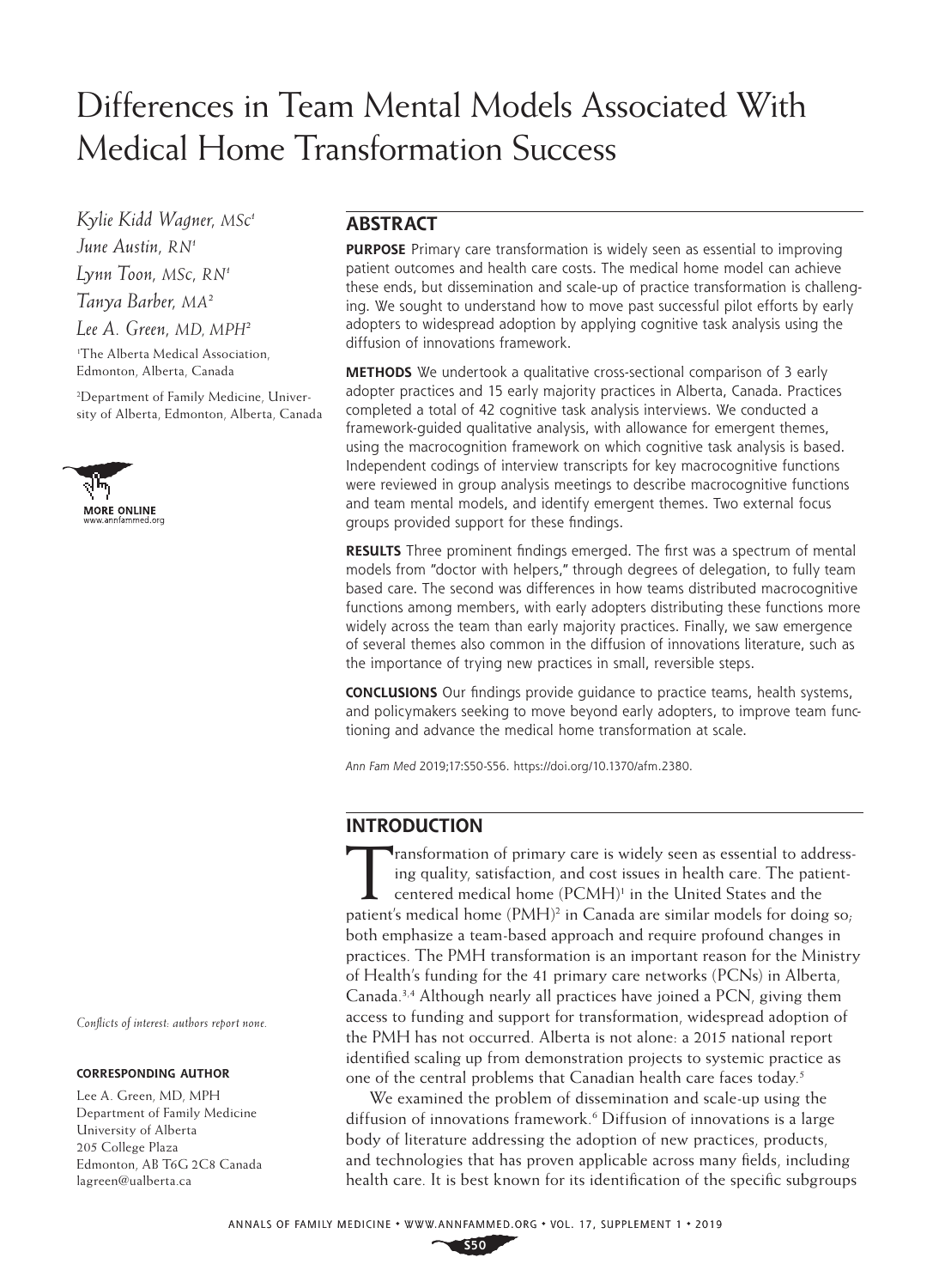depicted in Figure 1. We focused particularly on the so-called chasm or valley of death: the gap between the early adopters and the early majority. A main challenge appears to be that the early majority and the innovators and the early adopters who successfully demonstrated the innovation have different mental models of practice and practice change.

A mental model<sup>7</sup> is more than a set of beliefs and values; it is a dynamic structure. Mental models determine what we pay attention to, what options and possibilities we consider, and how we make sense of events and experiences, solve problems, formulate judgments, and ultimately make decisions and act. Mental models are a cognitive-science path to addressing 2 of the 3 key basic clusters of factors in diffusion of innovations: perceptions of the change and characteristics of the potential adopters.8 Changes in mental models have been identified as important in adopting the PCMH.<sup>9,10</sup> We suspected that the mental models of early adopter practices and early majority practices differed in crucial ways that would have to be addressed directly in order to move the PMH transformation across the valley of death.

# **METHODS**

### **Participants**

We trained a group of highly skilled and experienced practice facilitators based in the Alberta Medical Asso $ciation<sup>11</sup>$  as research associates for this project. The 10 research associates (9 women and 1 man, all cisgender) all had graduate or professional degrees in nursing, education, or social sciences.

The Alberta Medical Association facilitators have extensive personal networks of contacts among family physicians and PCNs across Alberta. They compiled a list of candidate physicians fitting the early majority profile: open to change but not necessarily the first to take up a change, interested but cautious. They similarly compiled a list of early adopters. Physicians were chosen from the lists to maximize geographic diversity (rural-urban and north-south) and demographic diversity (sex, years in practice, full vs part time), and asked to also suggest others in an informal chain-referral sampling process.<sup>12</sup> Physicians who joined nominated 1 or 2 team members who might be interested in being interviewed. Because we were interested primarily in the mental models of the early majority, we selected most participants from that group, including only 3 early adopters to provide contrast. No participants asked to withdraw after agreeing to participate.

#### **Data Collection**

We used cognitive task analysis (CTA) to elicit physicians' and team members' mental models of team-based chronic disease management (CDM) and of taking on new ways of working. CTA is a set of highly structured qualitative techniques with a long track record of successfully enabling understanding and improvement of team functioning in high-stakes settings such as aviation, fire fighting, military command, intensive care, and surgical training.<sup>13-15</sup> We pioneered the application of CTA to primary care<sup>16</sup> and developed a program for training primary care practice facilitators in the method.17 We used CTA because it provides

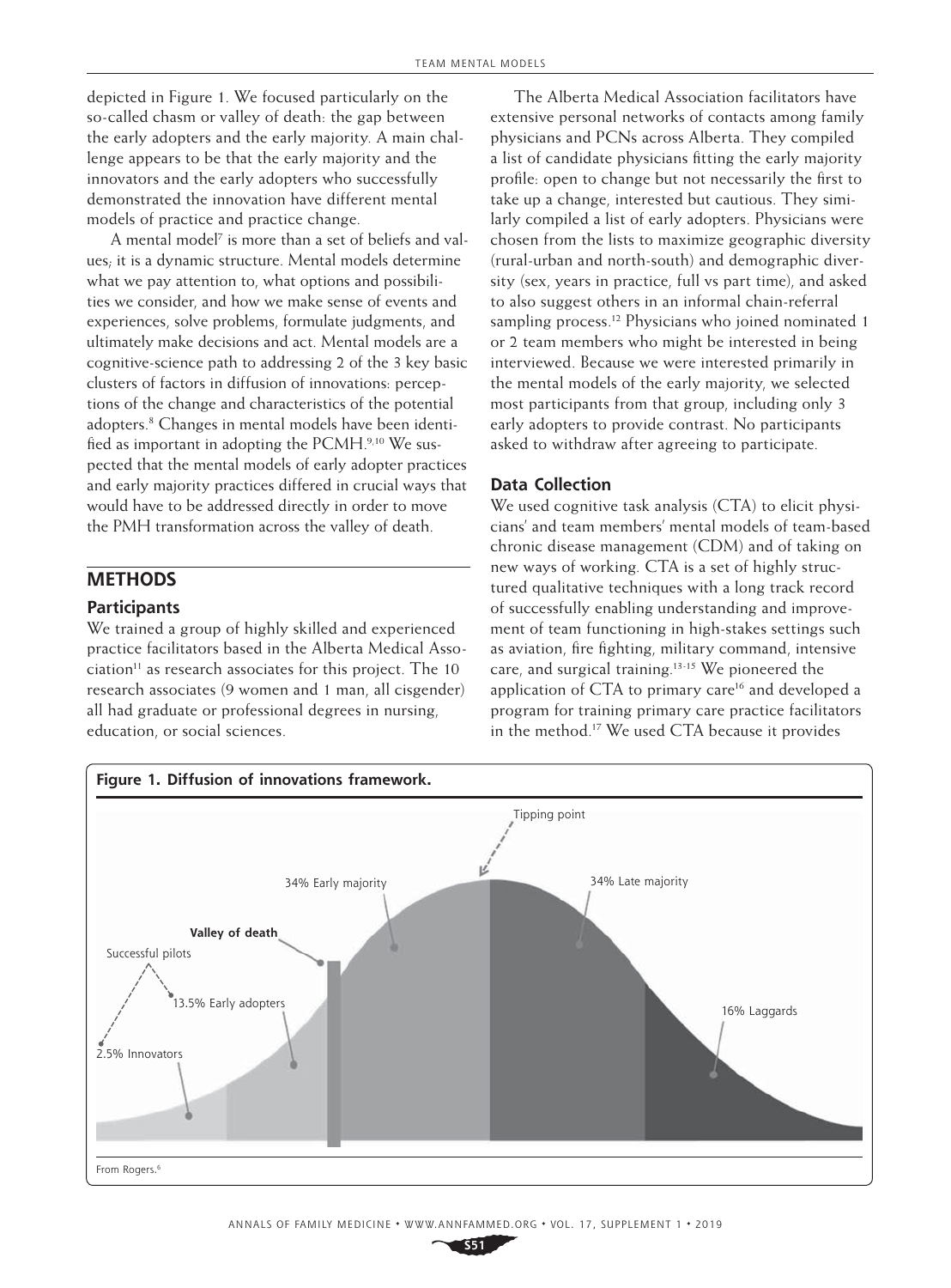tools that illuminate physicians' and teams' knowledge work (macrocognitive) skills and actions (Table 1), is a proven method of eliciting teams' mental models, and, most importantly, has been demonstrated to translate that understanding into practice change and performance improvement.

We chose the team knowledge audit method of CTA13 as that best suited to our task. The research associates (K.K.W., J.A., L.T., and others) and the University of Alberta researchers (L.A.G., T.B.) together developed the interview guides (Supplemental Appendix, available at [http://www.AnnFamMed.org/content/17/Suppl\\_1/S50/](http://www.AnnFamMed.org/content/17/Suppl_1/S50/suppl/DC1/) [suppl/DC1/](http://www.AnnFamMed.org/content/17/Suppl_1/S50/suppl/DC1/)). The research associates conducted 1-hour individual interviews with 1 physician and 1 or 2 team members (nurses, medical office assistants [MOAs], or practice managers) in each clinic. Interviewers worked in pairs consisting of a lead and a note-taker/second, which is standard practice for CTA.13

We conducted a total of 42 CTA interviews across 18 family medicine clinics in Alberta (Table 2). Interviews were audio-recorded and transcribed for coding and analysis. Transcripts were not returned to participants for comment. The interviewers made field notes addressing contextual information such as physical space and workflow patterns, and collected artifacts such as copies or screenshots of forms used to pass information.

### **Data Analysis**

We conducted a framework-guided qualitative analysis, with allowance for emergent themes, using the macrocognition framework (Table 1) on which CTA is based.18-20 Each transcript was divided into utterances comprising a query and its reply, and every utterance was coded by 2 research team members. The 2 team

**Table 1. Descriptions of Macrocognitive Functions**

members were chosen in alternating fashion, so each of the 12 research team members coded at least 1 transcript. We chose not to calculate interrater reliability, to avoid dampening discussion.

Whole-team analysis meetings were then held to review the coded transcripts. The whole-team approach was chosen because (1) it maximized shared learning among the team members, and (2) it allowed interaction of those who had visited a site and those who had not, capturing the rich information of the former but also avoiding unspoken assumptions through the questioning of the latter. Each meeting lasted 3 hours and typically completed a single practice's transcripts, for example, those for a physician and 1 or multiple team members. Each began with a description of the site presented by the interview team, along with review of artifacts and field notes. The coded transcripts were then reviewed, and discrepancies were reconciled in discussion.

All utterances for each code were grouped, and for each code, the team reviewed, discussed, and built a narrative description of how and how well the practice conducted that macrocognitive function. The team then came to consensus on the degree to which that function was centrally held or distributed across the care team. The team then reviewed the coded transcripts for disconfirming information (inconsistent with the narrative), and the summary was adjusted as needed. Finally, the team reviewed all of the narrative summaries and distributions of functions, plus emergent findings, to build a narrative description of the mental model of the practice.

Two methods were used to address trustworthiness of our findings. First, sites' own findings were

> discussed informally with them. Second, for geographic reasons, study findings were discussed in 2 focus groups (Table 2) that were conducted by 2 of the research associates with nonstudy practices in study PCNs, to gather external validation perspectives. These groups included only staff, because of limitations on physician availability.

## **Ethical Considerations**

This project was evaluated by the University of Alberta Health Research Ethics Board and deemed outside of review (Pro00065548 and Pro00066588). All identifiers were removed at the time of transcription.

understanding/mental models of processes

| <b>Function</b>                                                     | <b>Description</b>                                                                                                                                                 |
|---------------------------------------------------------------------|--------------------------------------------------------------------------------------------------------------------------------------------------------------------|
| Sensemaking and learning<br>(SL)                                    | Deliberate attempt to find coherent situational understanding                                                                                                      |
|                                                                     | Modifying a mental model or generating a new one                                                                                                                   |
|                                                                     | Includes sense giving (presenting an understanding to others<br>to adopt)                                                                                          |
| Decision making (DM)                                                | Decisions in, or about, patient care and administrative processes                                                                                                  |
| Planning and replanning (PL)                                        | Shaping or reshaping patient care or administrative processes                                                                                                      |
| Monitoring and problem<br>detection (MD)                            | Tracking the progress or outcomes of patient care or adminis-<br>trative processes                                                                                 |
|                                                                     | Planned, ad hoc ("noticing"), formal (data collection), or<br>informal                                                                                             |
| Managing the unknown,<br>unclear, unexpected, and<br>irregular (MU) | Planned or anticipatory (contingencies, fallbacks)                                                                                                                 |
|                                                                     | Evaluating/estimating risks                                                                                                                                        |
|                                                                     | Unplanned, "scrambling"                                                                                                                                            |
| Coordinating (CO)                                                   | Any activity that helps synchronize 2 or more individuals in a<br>patient care or administrative process, especially transmit-<br>ting information or expectations |
|                                                                     | Maintenance of "common ground," shared expectations/                                                                                                               |

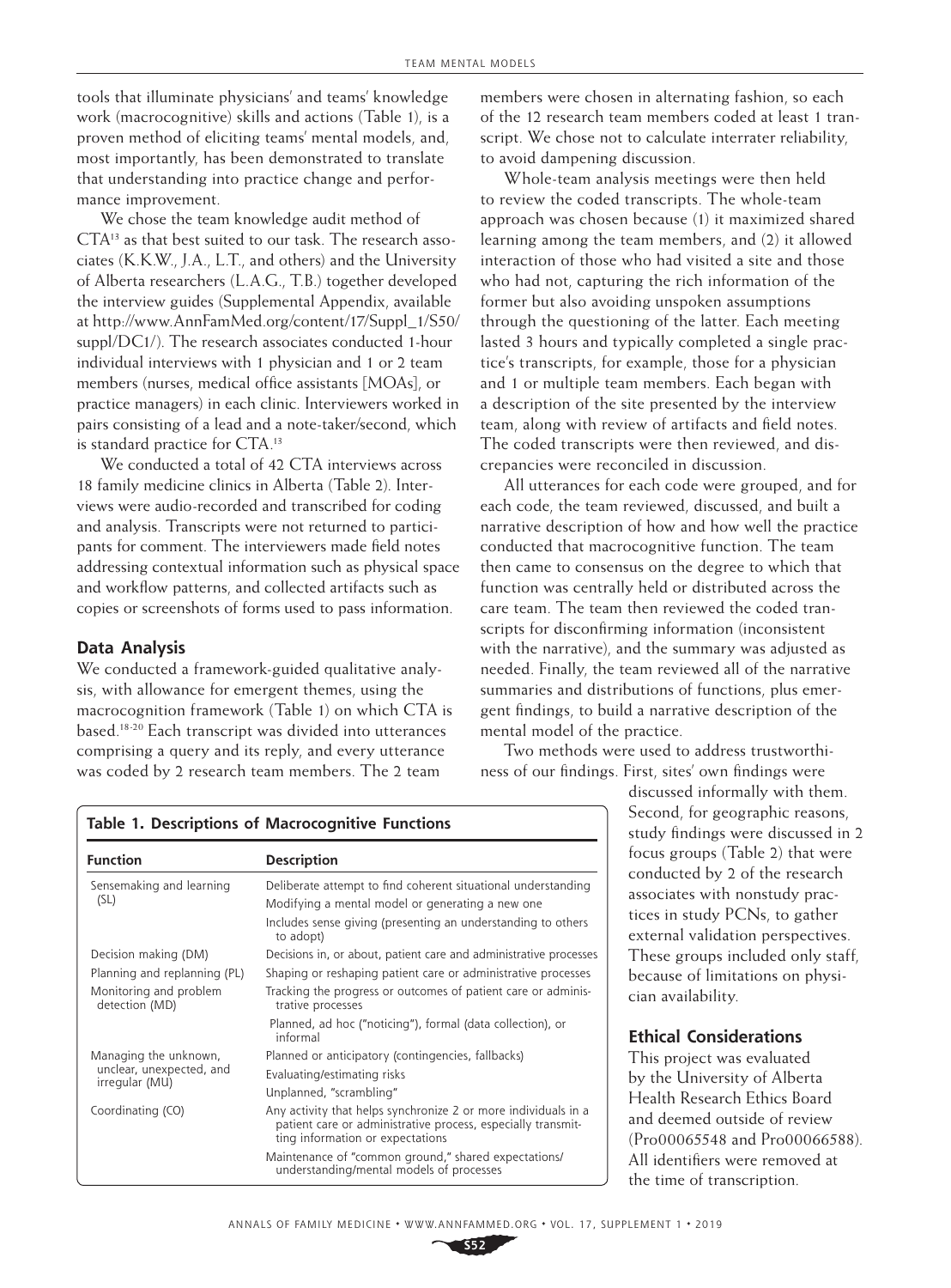## **Table 2. Participant, Practice, and Focus Group Characteristics**

| Characteristic                                                                                | <b>Number</b>  |
|-----------------------------------------------------------------------------------------------|----------------|
| Participants (n = 42)                                                                         |                |
| Physicians <sup>a</sup>                                                                       |                |
| Men                                                                                           | 10             |
| Women                                                                                         | 4              |
| Early adopters                                                                                | 3              |
| Early majority                                                                                | 15             |
| Staff                                                                                         |                |
| Men                                                                                           | 0              |
| Women                                                                                         | 15             |
| RN or LPN                                                                                     | 7              |
| MOA or manager (clinical)                                                                     | 5              |
| Practice manager (nonclinical)                                                                | $\overline{2}$ |
| Dietician                                                                                     | 1              |
| Practices ( $n = 18$ )                                                                        |                |
| Setting                                                                                       |                |
| Rural                                                                                         | 8              |
| Urban                                                                                         | 10             |
| Location                                                                                      |                |
| North                                                                                         | 9              |
| South                                                                                         | $\mathsf{Q}$   |
| Focus groups $(n = 2)$                                                                        |                |
| Total participants                                                                            |                |
| Focus group 1                                                                                 | 6              |
| Focus group 2                                                                                 | 7              |
| Participant credentials                                                                       |                |
| RN (including chronic disease<br>management nurses)                                           | 12             |
| Other (MOA, LPN)                                                                              | 1              |
| Participant employment                                                                        |                |
| Directly by clinic                                                                            | 1              |
| By a primary care network                                                                     | 12             |
| Participant practice setting                                                                  |                |
| Rural                                                                                         | 3              |
| Urban                                                                                         | 9              |
| Both                                                                                          | 1              |
| $LPN$ = licensed practical nurse; MOA = medical office assistant; RN = regis-<br>tered nurse. |                |
| <sup>a</sup> Time in practice ranged from ≤1 year to 43 years.                                |                |

# **RESULTS**

## **Spectrum of Mental Models**

We found a distinct spectrum of mental models. At one end were teams whose mental model could be described as "the doctor takes care of patients and hires some people to help her/him." Next were teams that used their PCN's services, such as diabetes care nurses or registered dieticians, but in a directed and circumscribed role. Their mental model we described as "the doctor takes care of patients and refers them out to get specific things done." Further along the spectrum were teams that incorporated CDM nurses, registered dieticians, or others into the team and delegated meaningful decision making in those areas to them. Their mental model we described as "the doctor takes care of patients but delegates significant work to team members." Finally, at the other end of the spectrum was the fully team based model: "*we* take care of patients."

For brevity, we designated this 4-level spectrum of mental models as physician-centric, referral, delegating, and team-based. All 3 early adopter practices and 2 of the 15 early majority practices were at the team-based end, with 2 more close to it. Three early majority practices were physician-centric, 3 were referral, and the remaining 5 were delegating or between referral and delegating. The 2 ends of this spectrum—physician centric and team based, respectively—are represented in the following quotes; each is a physician describing his or her working relationship to the CDM nurse:

Well she (CDM nurse) could be introduced at the end of the introducing the disease (to the patient) because quite honestly, an awful lot of people don't have the right idea, they don't have the right figures about what's going to happen. … She's maybe employed by the PCN, but she works in our clinic.

and

… she (CDM nurse) knows sort of my scope of practice, I know her scope of practice, we don't really have a hierarchical relationship … we work together as a team and there are times that she will see patients independent of me and let me know what's happening afterwards as well.

In early adopter practices, the mental model was typically held by all members of the clinic, that is, a fully shared mental model. In most (11) of the early majority practices, however, we observed that the mental models were not shared across the clinic teamlets (physician plus 1 or more staff who normally worked with him/her). Rather, 1 teamlet was often substantially further to the right on the spectrum than the others in the clinic. The other teamlets were sometimes not very aware of what the index teamlet was doing, but frequently were aware and not very interested. One physician described how the MOA role changed in certain teamlets but not the full clinic:

It was really between me and my MOA and between the other doctor and his MOA, and the other doctors expected different things from their MOAs. They didn't really expect them to look at the screening. So it was very much doctor and MOA, and not a team (clinic) thing.

## **Distribution of Macrocognitive Functions**

Closely tracking the mental model spectrum were marked differences in how the macrocognitive functions were distributed across team members. All 3 early adopters involved all members of the team in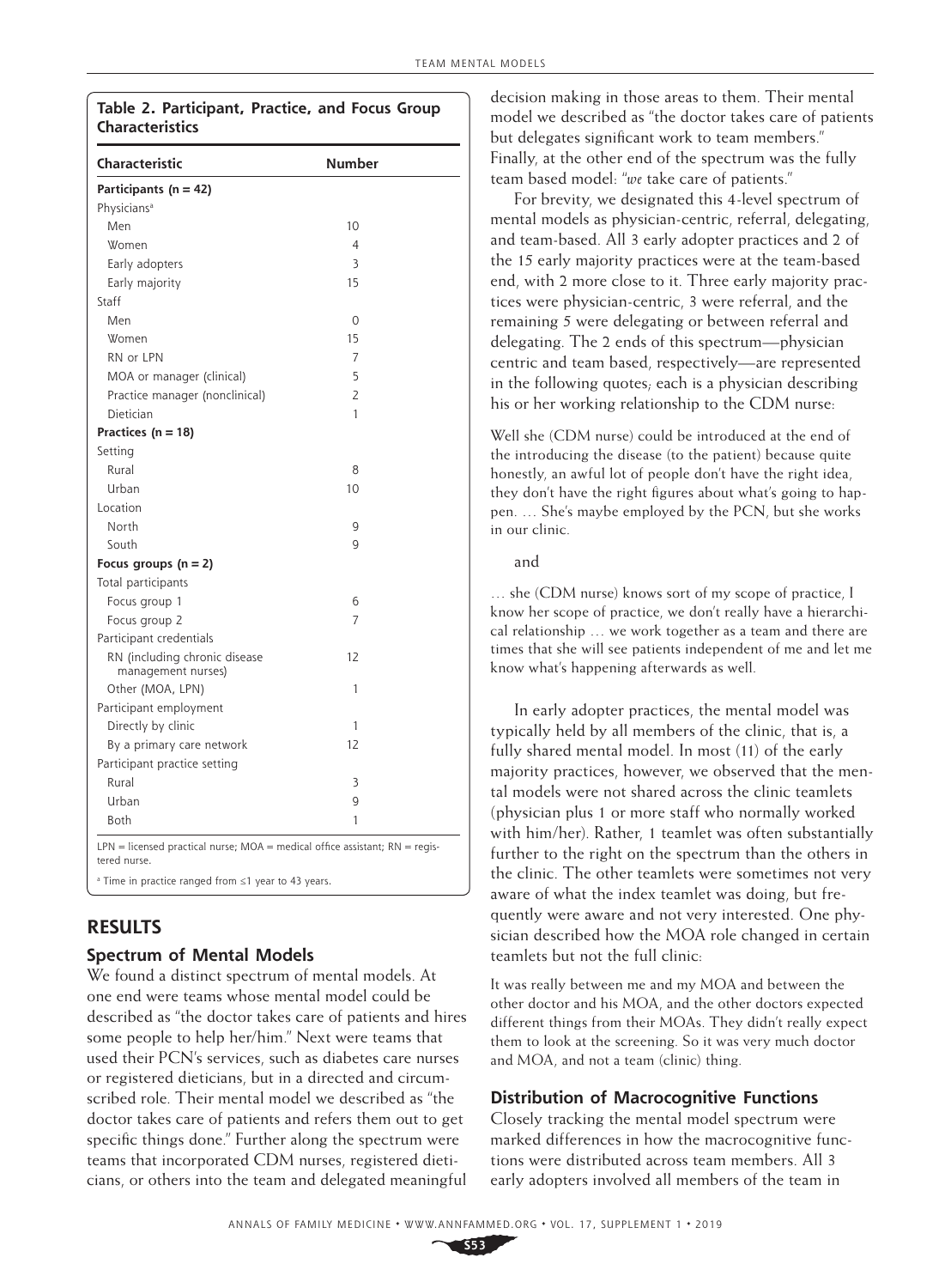sensemaking, coordination, and other functions. One physician described his deliberate effort to distribute the macrocognitive functions:

… the nurses were not really maximized in terms of scope, nor were the MOAs … and so at that time, I identified to them the need from my perspective that we had to achieve a high-level standard of care, so the rationale, the "why" for the team.

Early majority practices tended to hold these functions more centrally, in the physician or at most, the physician and another formal leader (eg, a practice manager). Six practices held them almost entirely centrally and 4 were more centralized than not; 5 had become mostly distributed. Importantly, interviews from those 5 practices indicated that they had achieved that distribution by deliberate effort over time, from a starting point of centrally held functions. The following quotes illustrate the range of distributions, from less to more distributed:

No, like it came down from above, and I know that it was probably discussed with the doctors and then the information flows over to us to …

and

… but every plan that we make, we have to bring first to the doctors group and they approve it and then we can move onto the MOAs …

#### and

Previous management was basically a 1-doctor show … the big shift has been to a partnership and a team-style management where we ask for input, and we discuss things together …

## **Themes Related to Diffusion of Innovations**

Themes important in the diffusion of innovation literature appeared, unanticipated, in our "emergent" category. Only a few were found in any 1 interview, but each was found in several. Our analysis of these themes was limited, as our interview guide did not probe for them, but we present them as an important serendipitous finding.

Early adopters often spoke in terms of the big picture, with a clear sense of how what they were doing for CDM fit into the PMH as a whole:

We also have a multidisciplinary team out here that we've been building, not just for CDM, but to be a better clinic.

Early majority physicians, however, tended to speak in terms of the immediate project, rather than the big picture. This phenomenon is depicted in 1 physician's description of the benefits of the nurse's role changing:

… I get to know about all those with the blood pressure a heck of a lot sooner than I did in the past because now the nurse picks up on it, "you know, we need to look at this guy."

Early majority physicians were open to considering changes that could improve patient care, but only in small, manageable, potentially reversible steps (referred to in the diffusion literature as trialability), and only if there were no disincentives or system barriers. One physician discussed the process of addressing patient wait times via a trial period:

… we talked about how much time to spend with each patient, right, and then we just increased the time, and then we just sort of discussed what does that mean in terms of how the EMR [electronic medical record] functions and those sorts of details, and then we said, we'll try this out for 3 months, and at the 3-month mark we came back and said, "Yes, this is working much better."

A practice manager we interviewed also found a 3-month trial the best approach for having practices implement new ways of working:

So another thing that I always say is, let's trial it for 3 months, let's just see what happens, let's see and let's take a review at the end of our 3 months … So at the end of 3 months, what I did was statistical information showing where we were before and where we went to, and it was overwhelmingly big.

In contrast, early adopters were willing to make larger changes and to swim upstream against local norms and system barriers. A physician explained this process in terms of getting the clinic on board with complex care plans:

Well, we had to motivate our physicians that these (visits) were worthwhile. Then we had to decide who the clinical providers were, to do different step. … We got our different levels of care providers to do those time-consuming tasks that need to be done, so that they're done and then we can present them to the patient and come up with a plan. Then we had to say to our physicians … if all these other things are done for you, then what are you doing? You're overseeing it all, but then actually one of the real heart of the matters on this thing is, that the physician is seeing their patient and that they're making goals.

Finally, early adopters were often willing to try something they read about or saw presented at a conference:

The owner actually … he was at a conference … where they were talking about medical homes and he came back and he said, "… you've got to look this up, what is this?" and so I did some research on it and … this embodies everything that we believe in, this matches up with our vision and our mission statement, and this is who we want to be …

ANNALS OF FAMILY MEDICINE ✦ <WWW.ANNFAMMED.ORG>✦ VOL. 17, SUPPLEMENT 1 ✦ 2019

**S54**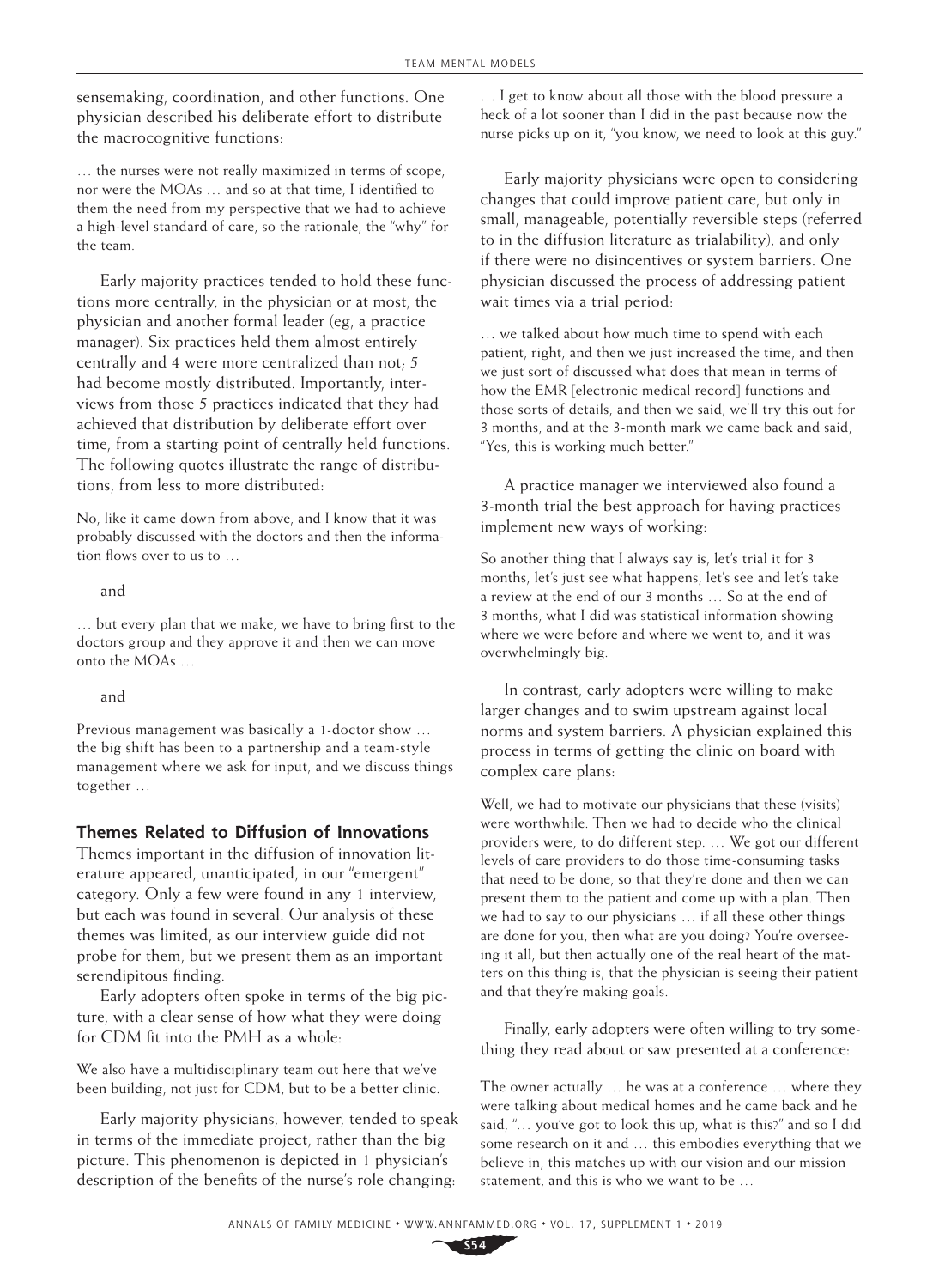Early majority physicians, on the other hand, often engaged once an idea was brought to them by a trusted, local source, such as a physician who reported hearing about their program implementation from trusted PCN members:

… it was just really accessible right in front of us, and it was really ready to use.

Participants in the external focus groups indicated that the findings resonated with them also and did not suggest any missing themes. We did not transcribe or code the discussions; they served only for providing assurance that we had not missed important points.

## **DISCUSSION**

In our data, we found a well-defined spectrum of mental models and distinct differences in the distribution of team macrocognitive functions across that spectrum. We also found emergent themes that are common in the diffusion of innovation literature. The findings on the spectrum of mental models replicate and extend those of PCMH research in the United States.<sup>9,10</sup> The findings on distribution of macrocognitive functions are, similarly, consistent with long-standing observations that team roles must change to implement the PCMH,<sup>10</sup> adding specificity to those previous findings as well as confirming them through a different methodology. The distribution findings also parallel findings from studies of communication networks in primary care teams.21,22 The spontaneous emergence of diffusion of innovation themes in our data lends credence to the methods we used for data collection and analysis.

A limitation of our study is that we are not certain that we achieved saturation; however, we used CTA as it most often is, and was designed to be, used: to guide action. In this engaged-scholarship<sup>23</sup> project, the benchmark of success for our stakeholders is not necessarily a *complete* understanding of all the facets of the spread and scale problem, but rather timely delivery of an *actionable* understanding of major aspects that can direct intervention. It is possible, perhaps even likely, that minor aspects remain to be discovered, but it is unlikely that major aspects have been missed.

Taken together, these 3 sets of findings help us understand how early majority and early adopter practices differ, why health systems in Canada and elsewhere have difficulty moving the PMH beyond early adopters, and how that difficulty might be addressed. An early majority practice may successfully transition to a team-based mental model, but it does not become an early adopter in how it processes change. It still needs small, manageable steps and active facilitation, and will not spontaneously swim upstream.

The findings about distribution of macrocognitive functions provide an implementable path forward. Distributing those functions is a skill that can be taught, as demonstrated in the macrocognition literature, and can be undertaken in small steps amenable to the early majority's inclination. Further, the experience gained will guide practices along the spectrum of mental models. This skill cannot, however, be learned from meetings, seminars, or lists of best practices. It requires coaching for the physician and the team, as well as support for these potentially anxiety-provoking changes. It also requires skill building for the team members, to give them the ability to take up a larger role in those key team functions. These requirements lead us to conclude, as others have also shown, that practice facilitation is essential.<sup>24</sup>

#### **To read or post commentaries in response to this article, see it online at [http://www.AnnFamMed.org/content/17/Suppl\\_1/S50](http://www.AnnFamMed.org/content/17/Suppl_1/S50).**

**Key words:** patient centered medical home; cognitive task analysis; diffusion of innovations theory; chronic disease; practice patterns, physicians'; change, organizational; primary care; practice-based research

Submitted August 31, 2018; submitted, revised, December 28, 2018; accepted January 31, 2019.

**Funding support:** Alberta Innovates' Senior Translational Health Chair award provided funding for this research.

**Previous presentations:** Portions of this work have been presented at the Family Medicine Forum; November 8-11, 2017; Montreal, Quebec, Canada, and at the North American Primary Care Research Group Annual Meeting; November 17-21, 2017; Montreal, Quebec, Canada. The Office of the Auditor General of Alberta has been briefed on the final analysis.

**Acknowledgments:** We thank all the participants for engaging in this important research that seeks to transform our primary health care system toward our vision: the Patient's Medical Home. We also thank the many primary care networks (PCNs) that supported this work. Lastly, we acknowledge the full Alberta Medical Association team for their dedication, insight, and enthusiasm: Sandee Foss, June Cooper, Laurie deBoer, John Lester, Sue Peters, Barbra McCaffrey, Andrea Atkins, Mark Watt, Eileen Patterson, and Arvelle Balon-Lyon.

**Supplemental Materials:** Available at [http://www.AnnFamMed.](http://www.AnnFamMed.org/content/17/Suppl_1/S50/suppl/DC1/) [org/content/17/Suppl\\_1/S50/suppl/DC1/.](http://www.AnnFamMed.org/content/17/Suppl_1/S50/suppl/DC1/)

#### **References**

- 1. Patient-Centered Primary Care Collaborative. [http://www.pcpcc.org/.](http:​//www.pcpcc.org/) Published 2014. Accessed Apr 6, 2014.
- 2. College of Family Physicians of Canada. A vision for Canada. Family practice: the patient's medical home. [https://www.cfpc.](https://www.cfpc.ca/uploadedFiles/Resources/Resource_Items/PMH_A_Vision_for_Canada.pdf) [ca/uploadedFiles/Resources/Resource\\_Items/PMH\\_A\\_Vision\\_for\\_](https://www.cfpc.ca/uploadedFiles/Resources/Resource_Items/PMH_A_Vision_for_Canada.pdf) [Canada.pdf.](https://www.cfpc.ca/uploadedFiles/Resources/Resource_Items/PMH_A_Vision_for_Canada.pdf) Published Sep 2011. Accessed Apr 5, 2019.
- 3. Government of Alberta. Primary Health Care Strategy. [https://www.](https://www.alberta.ca/primary-health-care.aspx?utm_source=redirector#toc-5) [alberta.ca/primary-health-care.aspx?utm\\_source=redirector#toc-5.](https://www.alberta.ca/primary-health-care.aspx?utm_source=redirector#toc-5) Accessed Aug 4, 2015.
- 4. Auditor General of Alberta. Primary care networks. [https://www.](https://www.oag.ab.ca/reports/health-primary-care-networks-oct-2017) [oag.ab.ca/reports/health-primary-care-networks-oct-2017](https://www.oag.ab.ca/reports/health-primary-care-networks-oct-2017). Published Oct 2017. Accessed Jul 4, 2017.